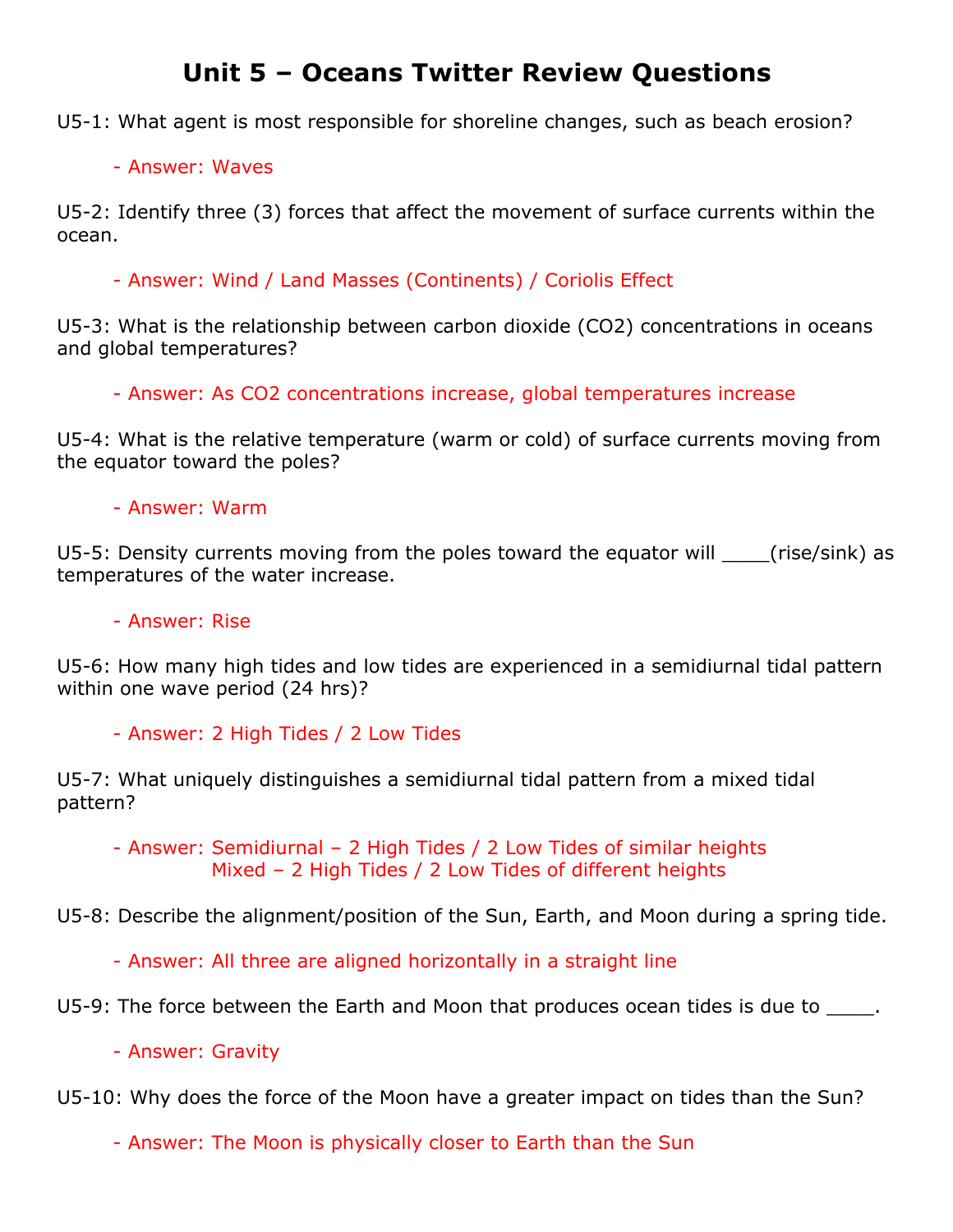U5-11: Which tide system has the smallest daily tidal range and why?

- Answer: Neap Tides – Due to cancelling effect of gravities of perpendicular position of Sun, Earth, and Moon

U5-12: Identify three (3) processes that can increase the salinity of water.

- Answer: Evaporation / Seawater freezes / Decreased global land area

U5-13: The Great Pacific Garbage Patch is a region of the ocean of accumulated trash and is caused by [100].

- Answer: Gyres (Surface Currents)

U5-14: Describe the temperature AND salinity content of density currents.

- Answer: Low temperature ; High salinity

U5-15: The exoskeleton of shelled fish can be badly damaged or genetically mutated due to what effect?

- Answer: Ocean Acidification

U5-16: As land area on Earth increases, what will happen to the global sea levels?

- Answer: Increases

U5-17: Identify three (3) ecologically important roles that estuaries and wetlands serve.

- Answer: Act as natural flood zone (control) / Feeding & resting ground for migratory birds / Helps to filter out waterborne pollutants from wildlife areas

U5-18: Identify two (2) benefits of upwelling.

- Answer: Increased nutrient levels and organisms at ocean surface / Changes in water temperature near surface

U5-19: Ocean acidification is closely tied to a high concentration of The the oceans.

- Answer: Carbon Dioxide (CO2)

U5-20: The Coriolis Effect deflects surface currents \_\_\_\_(right/left) in N. Hemisphere and (right/left) in S. Hemisphere.

- Answer: Right (Clockwise) ; Left (Counterclockwise)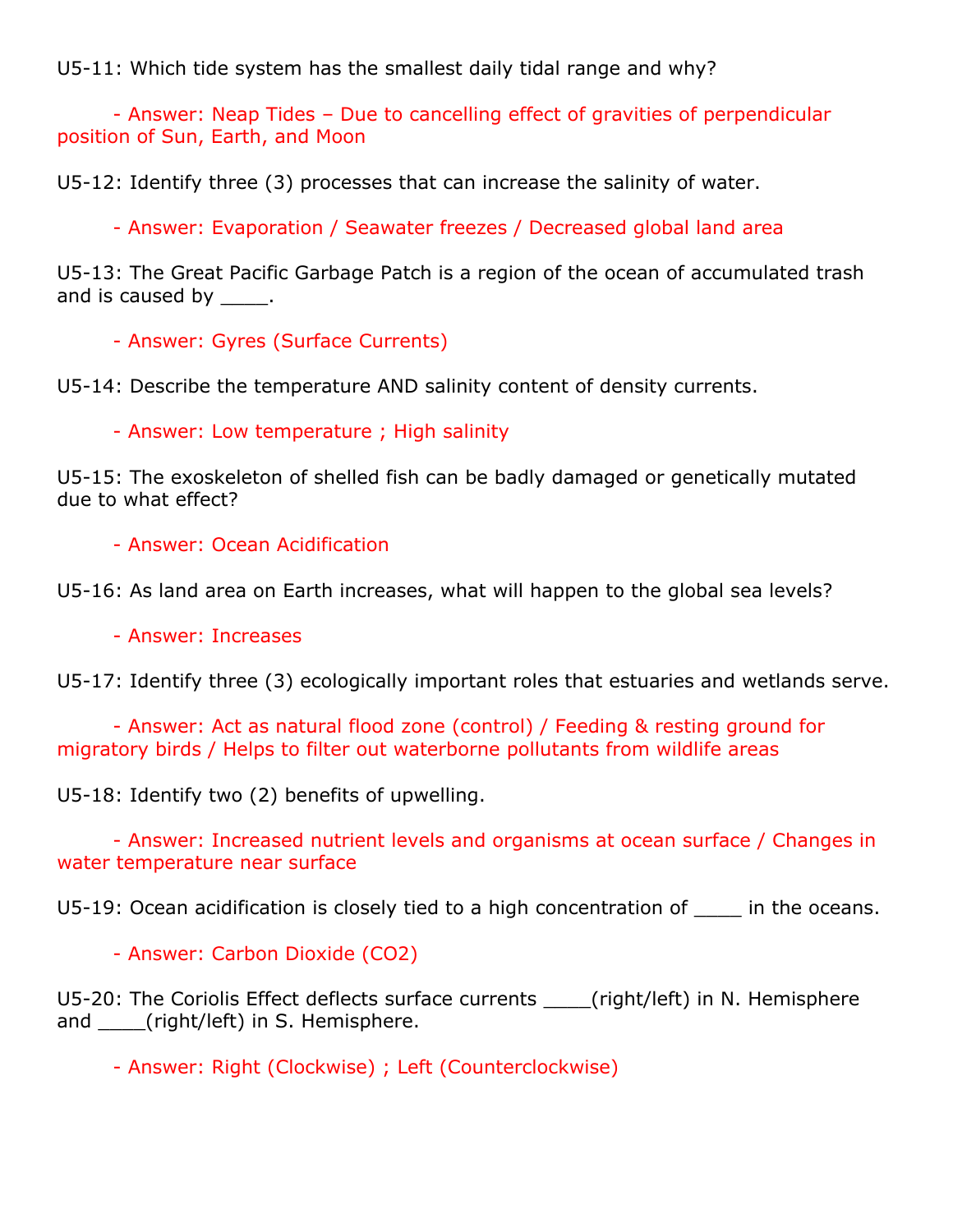U5-21: What two (2) major factors cause an increase in the density of ocean water?

- Answer: Increased salinity & Decreased temperature

U5-22: What is the source of energy that drives surface currents?

- Answer: Wind & Air Movement

U5-23: A substance with a lower specific heat capacity requires \_\_\_\_ energy to change its temperature by  $1^{\circ}$ C.

- Answer: Less

U5-24: There is less temperature change over water due to its \_\_\_\_(lower/higher) specific heat capacity.

## - Answer: Higher

U5-25: Water that rises to the surface as a result of upwelling is typically \_\_\_\_(colder/warmer), but \_\_\_\_(poor/rich) in nutrients.

- Answer: Colder ; Rich

U5-26: This protective shoreline feature is built of rocks, and in pairs, to prevent movement of sand/waves to allow safe passage of boats.

- Answer: Jetties

U5-27: The Outer Banks of North Carolina is referred to as \_\_\_\_.

- Answer: Barrier Islands

U5-28: What percent of Earth's water supply is salt and freshwater, respectively?

- Answer: 97% Saltwater ; 3% Freshwater

U5-29: As ocean depth increases, what happens to light penetration AND temperature, respectively?

- Answer: Decreases ; Decreases

U5-30: Describe the process of upwelling.

- Answer: Rising of cold, deep ocean water to replace warmer surface water

U5-31: Adding more sand/sediments to extend a coastline is a part of what conservation effort?

- Answer: Beach (Re)Nourishment